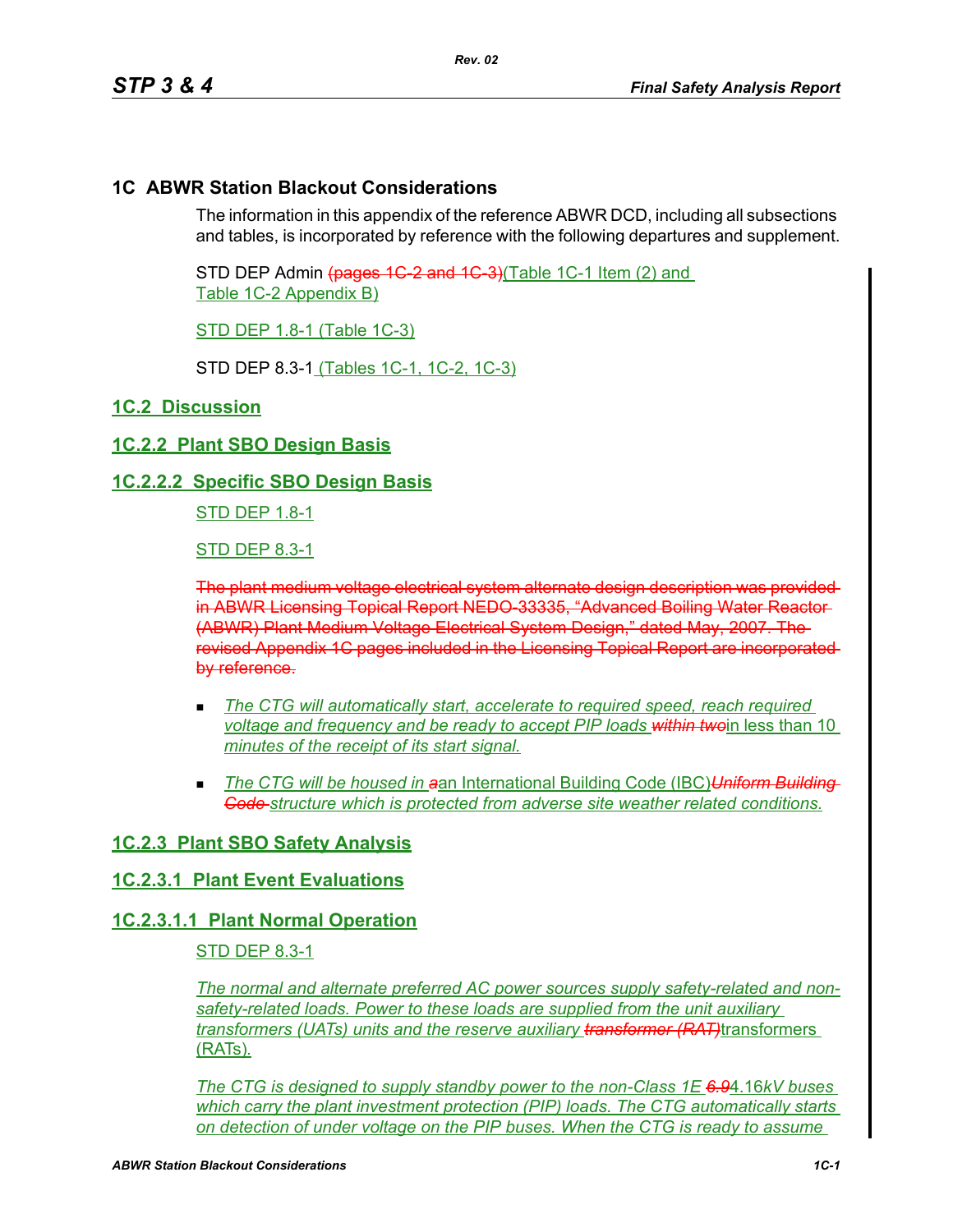*load, if the voltage is still deficient, power automatically transfers to the CTG (refer to Figure 8.3-1).*

*The CTG can also supply standby power to the non-Class 1E 6.9*13.8*kV power generation buses which supply feedwater and condensate* and condensate booster *pumps. These buses normally receive power from the unit auxiliary transformers.and supply power to the plant investment protection (PIP) buses through a cross-tie. The cross-tie automatically opens on loss of power but* Breakers on the CTG buses and power generation buses *may be manually reclosed if it is desired to operate a condensate* and condensate booster *pump from the combustion turbine generator or the reserve auxiliary transformer.which are connectable to the PIP buses*. *This arrangement allows the powering of load groups of non-Class 1E equipment in addition to the Class 1E divisions which may be used to supply water to the reactor vessel (refer to Figure 8.3-1).*

# **1C.2.3.1.3 SBO Events**

STD DEP 8.3-1

*The CTG is the AC power source during an SBO event. The CTG can supply 6.9*4.16*kV Class 1E buses through the realignment of pre-selected breakers during SBO events. The CTG will reach operational speed and voltage in 2l*ess than 10 *minutes and will be available for bus connection within 10 minutes. Upon a LOPP, the CTG is automatically started and configured to non-safety-related PIP loads. Plant operators using appropriate procedures will reconfigure any of the 6.9*4.16 *kV Class 1E buses to accept CTG power. Refer to Tier 2 Subsections 8.3.1.1.7 and 9.5.11.*

# **1C.2.3.2 Alternative AC Power Source Evaluation**

# STD DEP 8.3-1

*The alternate AC power source (1) is a combustion turbine generator, (2) is provided with an immediate fuel supply that is separate from the fuel supply for other onsite emergency AC power systems, (3) fuel will be sampled and analyzed consistent with applicable standards, (4) is capable of operating during and after a station blackout without any AC support systems powered from the preferred power supply or the blacked-out units Class 1E power sources (5) is designed to power all of the PIP and/or Class 1E shutdown loads necessary within 10 minutes of the onset of the station blackout, such that the plant is capable of maintaining core cooling and containment integrity (6) will be protected from design basis weather events (except seismic and tornado missiles) to the extent that there will be no common mode failures between offsite preferred sources and the combustion turbine generator power source, (7) will be subject to quality assurance guidelines commensurate with its importance to SBO, (8) will have sufficient capacity and capability to supply one division* two divisions *of Class 1E loads, (9) will have sufficient capacity and capability to supply the required non-Class 1E loads used for a safe shutdown, (10) will undergo factory testing to demonstrate its ability to reliably start, accelerate to required speed and voltage and supply power within two*in less than 10 *minutes, (11) will not normally supply power to nuclear safety-related equipment except under specific conditions,*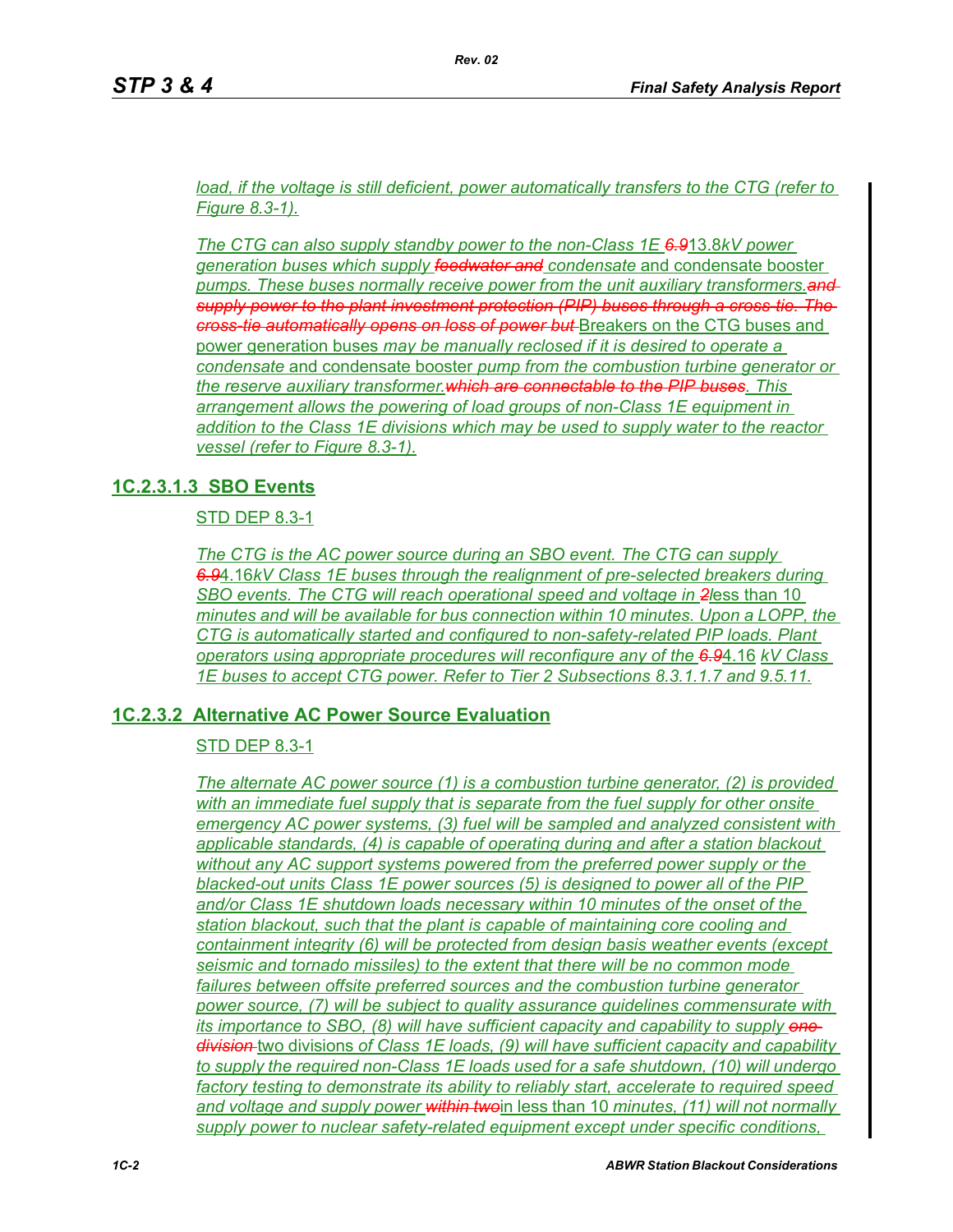*(12) will not be a single point single failure detriment to onsite emergency AC power sources, and (13) will be subject to site acceptance testing; periodic preventative maintenance, inspection, testing; operational reliability assurance program goals.*

## **1C.4 COL License Information**

#### **1C.4.1 Station Blackout Procedures**

The following site-specific supplement addresses COL License Information Item 1.13.

The station blackout procedure(s) will be developed per the schedule and descriptionprovided in ABWR Licensing Topical Report NEDO-33297, "Advanced Boiling Water Reactor (ABWR) Procedures Development Plan," dated January, 2007consistent with the plant operating procedure development plan in Section 13.5. (COM 1C-1)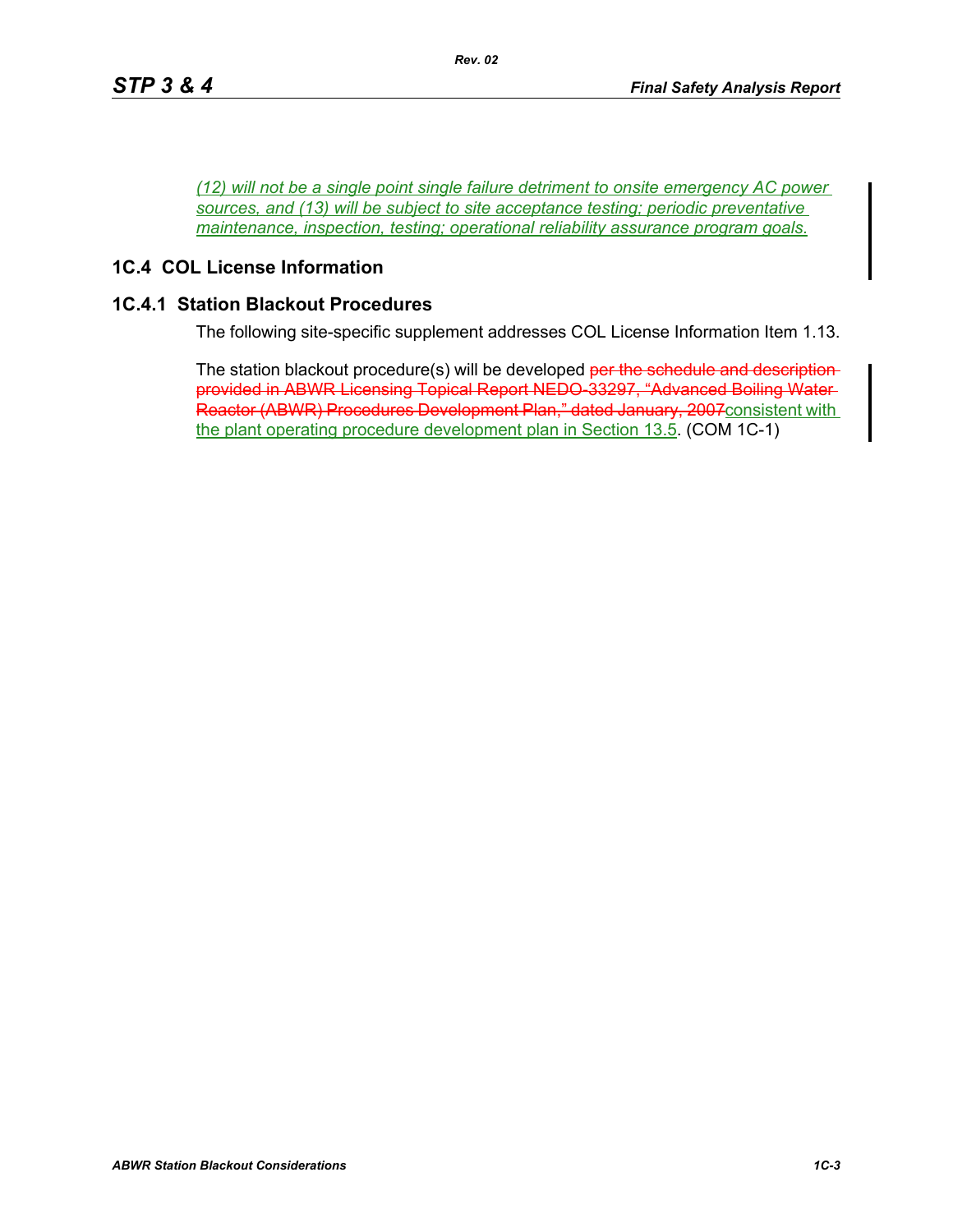| <b>Requirements</b>                                                                                                                                                                                                                                                           | Compliance                                                                                                                                                                                                                                                                                                                                                                                                                                                                      |
|-------------------------------------------------------------------------------------------------------------------------------------------------------------------------------------------------------------------------------------------------------------------------------|---------------------------------------------------------------------------------------------------------------------------------------------------------------------------------------------------------------------------------------------------------------------------------------------------------------------------------------------------------------------------------------------------------------------------------------------------------------------------------|
| 10CFR50-63 Loss of all alternating current power.                                                                                                                                                                                                                             |                                                                                                                                                                                                                                                                                                                                                                                                                                                                                 |
| 50.63 Loss of all alternating current power.                                                                                                                                                                                                                                  |                                                                                                                                                                                                                                                                                                                                                                                                                                                                                 |
| (a) Requirements                                                                                                                                                                                                                                                              |                                                                                                                                                                                                                                                                                                                                                                                                                                                                                 |
| (1) Each light-water-cooled nuclear power plant licensed to operate must be<br>able to withstand for a specified duration and recover from a station<br>blackout as defined in $\S$ 50.2. The specified station blackout duration shall<br>be based on the following factors: | The ABWR design will utilize an alternate AC (AAC) power source to<br>mitigate and recover from station blackout events (defined in 50.2).<br>The AAC power source will be a combustion turbine generator<br>(CTG). The CTG will be totally independent from offsite preferred<br>and onsite Class 1E sources. A ten (10) minute interval is used as<br>the ABWR design basis for the SBO event duration. The AAC power<br>source provides a diverse power source to the plant. |
| (i) The redundancy of the onsite emergency AC power sources                                                                                                                                                                                                                   | The ABWR design CTG will have sufficient capacity and capabilities<br>to power the necessary reactor core coolant, control and protective<br>systems including station battery and other auxiliary support loads<br>needed to bring the plant to a safe and orderly shutdown condition<br>(defined in 50.2). The CTG supplied will be rated at a minimum of<br>9minimum of 20 MWe and be capable of accepting shutdown loads<br>within 10 minutes.                              |
|                                                                                                                                                                                                                                                                               | The current plant onsite emergency power sources include three (3)<br>independent and redundant DG divisions which are designed to<br>supply approximately 57.2 MWe within 1 minute.                                                                                                                                                                                                                                                                                            |
|                                                                                                                                                                                                                                                                               | Additionally, the plant has been designed to accommodate AC<br>power source losses for a period up to 8 hours. The AAC limits the<br>SBO event to 10 minutes.                                                                                                                                                                                                                                                                                                                   |

*1C-4*

*Rev. 02*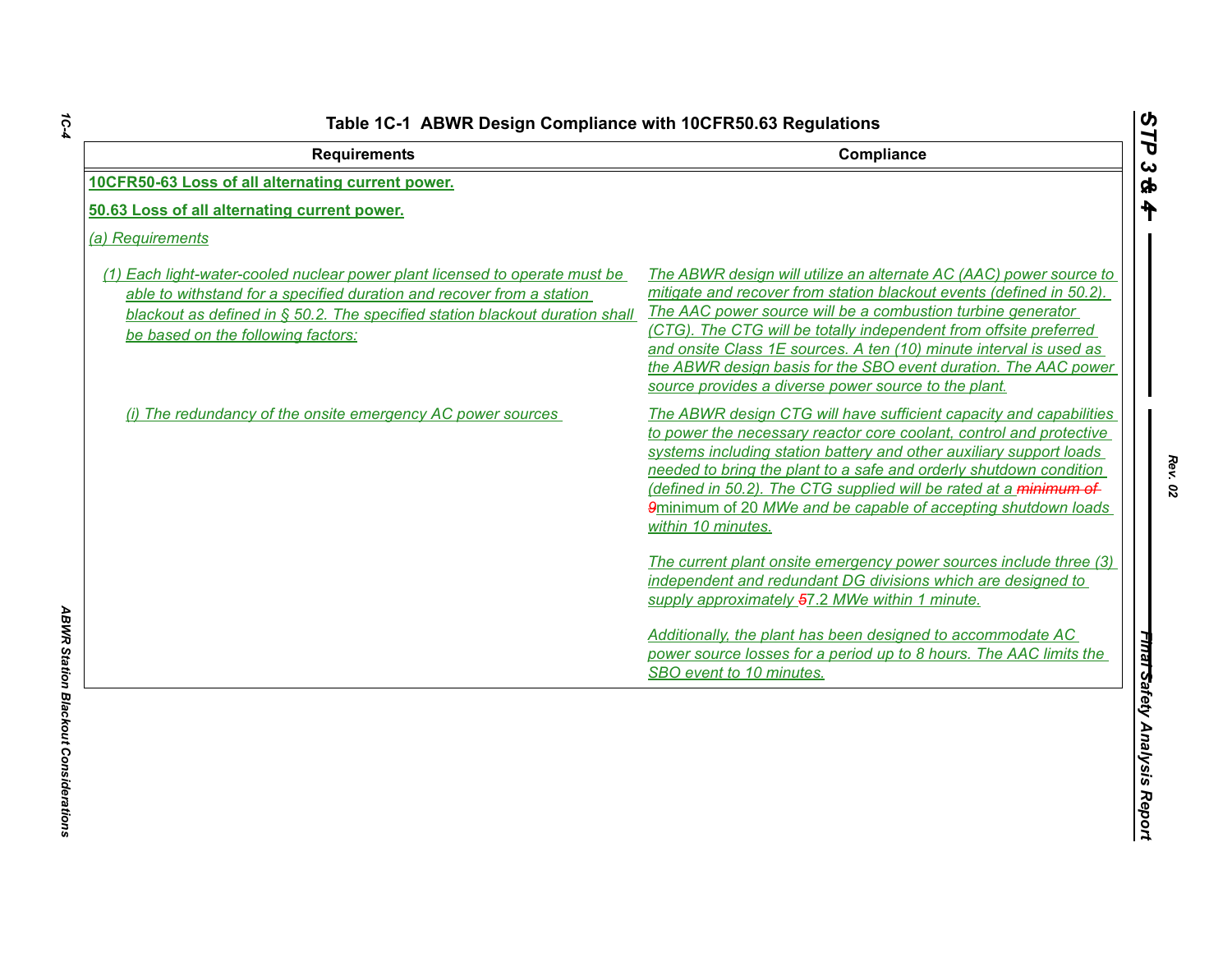| <b>Requirements</b>                                                        | Compliance                                                             |
|----------------------------------------------------------------------------|------------------------------------------------------------------------|
| (b) Limitation of scope                                                    | In addition to the discussion under (a) above, the following is noted. |
|                                                                            | The ABWR design SBO duration time considerations are consistent        |
| (c) Implementation                                                         | with RG1.155 and NUMARC-87-00. Upon loss of offsite power              |
|                                                                            | (LOPP) and upon the subsequent loss of all on site AC emergency        |
| (1) Information Submittal. For each light-water-cooled nuclear power plant | power sources (three independent and redundant DGs), the CTG           |
| licensed to operate after the effective date of this amendment, the        | can be manually connected to any one of the three safety-related       |
| licensee shall submit the information defined below to the Director by 270 | (Class 1E) buses by closing two circuit breakers. The alternative AC   |
| days after the date of license issuance.                                   | (AC) power source will automatically start, and within 2 in less than  |
|                                                                            | 10 minutes be up to required speed and voltage. It will then           |
| (i) A proposed station blackout duration to be used in determining         | automatically connect to selected PIP buses (non-Class 1E) loads.      |
| compliance with paragraph (a) of this section, including a justification   |                                                                        |
| for the selection based on the four factors identified in paragraph (a) of | During the first 10 minutes, the reactor will have automatically       |
| this section                                                               | tripped, the main steam isolation valves (MSIVs) closed, and the       |
|                                                                            | <b>RCIC</b> actuated.                                                  |
|                                                                            | The RCIC system will automatically control reactor coolant level.      |
|                                                                            | Any necessary relief valve operation will also be automatic.           |
|                                                                            | Within the 10 minute SBO interval, none of the above actions will      |
|                                                                            | require AC power or manual operator actions.                           |
|                                                                            |                                                                        |
|                                                                            | The reconfiguration of the CTG to pick up the Class 1E buses will      |
|                                                                            | require manual closure of two circuit breakers from the control room.  |
|                                                                            | Upon restoration of power to the safety bus(es), the remaining safe    |
|                                                                            | shutdown loads will be energized.                                      |

1C-5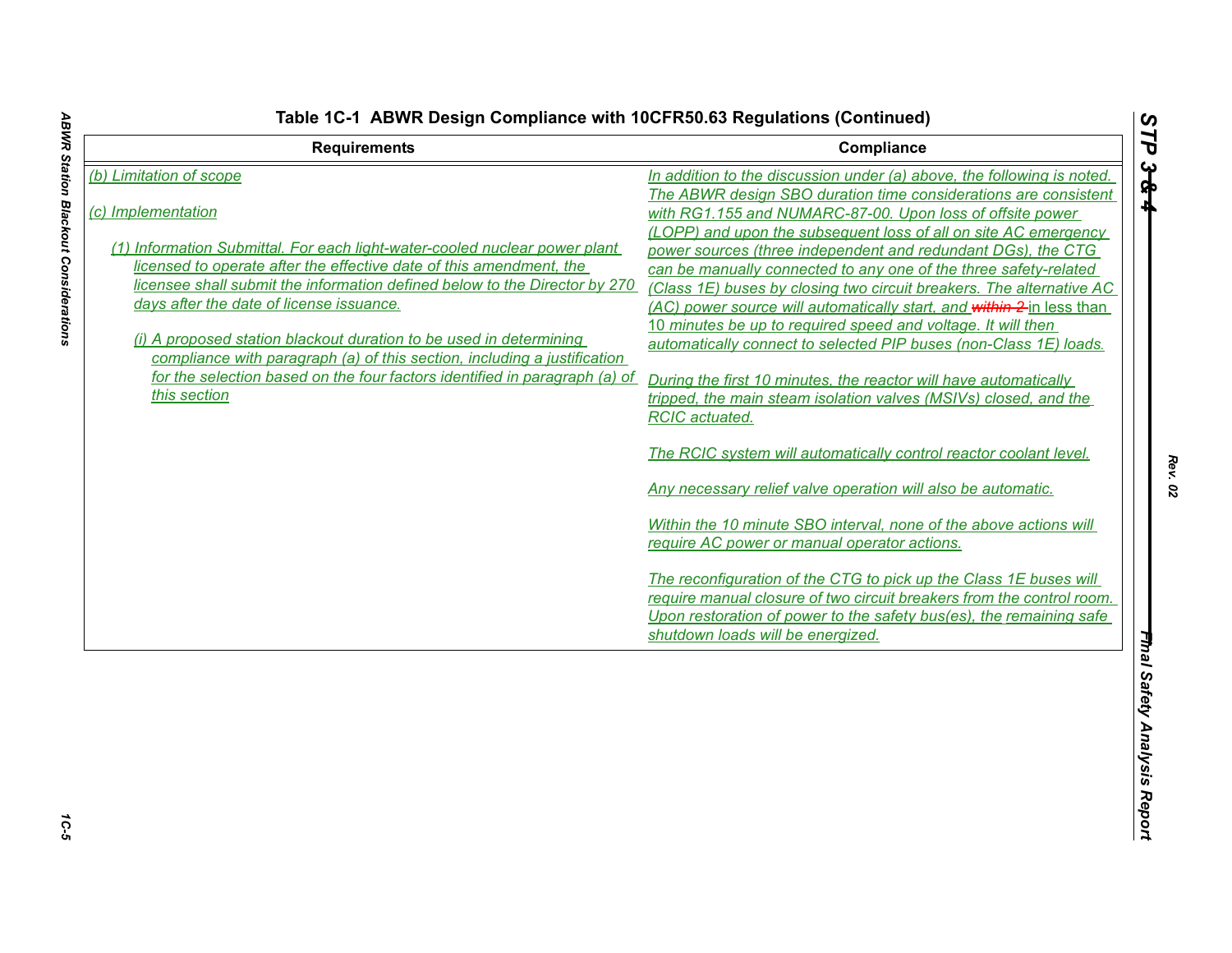| <b>Requirements</b>                                                                 | Compliance                                                               |
|-------------------------------------------------------------------------------------|--------------------------------------------------------------------------|
| (2) Alternate AC source: The alternate AC power source(s), as defined in $\S$ 50.2, | The ABWR CTG will be automatically initiated upon the loss of            |
| will constitute acceptable capability to withstand station blackout provided an     | power to the PIP buses. The CTG will achieve required speed and          |
| analysis is performed which demonstrates that the plant has this capability         | voltage within 2in less than 10 minutes. The CTG will be manually        |
| from onset of the station blackout until the alternate AC source(s) and             | connected to safe shutdown buses within 10 minutes. These                |
| required shutdown equipment are started and lined up to operate. The time           | equipment capabilities will be demonstrated 1) by the manufacturer's     |
| required for startup and alignment of the alternate AC power source(s) and          | component tests, 2) by the CTG initial startup tests and 3)              |
| this equipment shall be demonstrated by test. Alternate AC source(s) serving        | periodically by the COL applicant as part of his operational reliability |
| a multiple unit site where onsite emergency AC source are not shared                | assurance program.                                                       |
| between units must have, as a minimum, the capacity and capability for              |                                                                          |
| coping with a station blackout in any of the units. At sites where onsite           | The ABWR design is a single unit plant arrangement design.               |
| emergency AC sources are shared between units, the alternate AC source(s)           | On site emergency AC sources are not shared between units.               |
| must have the capacity and capability as required to ensure that all units can      |                                                                          |
| be brought to and maintained in safe shutdown (non-DBA) as defined in $\frac{1}{2}$ | The CTG AAC source is available to power shutdown loads within 10        |
| 50.2. If the alternate AC source(s) meets the above requirements and can be         | minutes as described above. Therefore, no coping analysis is             |
| demonstrated by test to be available to power the shutdown buses within 10          | required. In addition, the ABWR is designed with an 8- hour battery      |
| minutes of the onset of station blackout, then no coping analysis is required.      | to accommodate station blackout without the need for AC power.           |
|                                                                                     | Also, the three independent emergency diesel generator systems           |
|                                                                                     | will accommodate one DG out of service, plus a single failure, with      |
|                                                                                     | the remaining DG capable of bringing the plant to safe shutdown.         |
|                                                                                     |                                                                          |
|                                                                                     |                                                                          |
|                                                                                     |                                                                          |
|                                                                                     |                                                                          |
|                                                                                     |                                                                          |
|                                                                                     |                                                                          |
|                                                                                     |                                                                          |
|                                                                                     |                                                                          |
|                                                                                     |                                                                          |
|                                                                                     |                                                                          |
|                                                                                     |                                                                          |
|                                                                                     |                                                                          |
|                                                                                     |                                                                          |

*STP 3 & 4*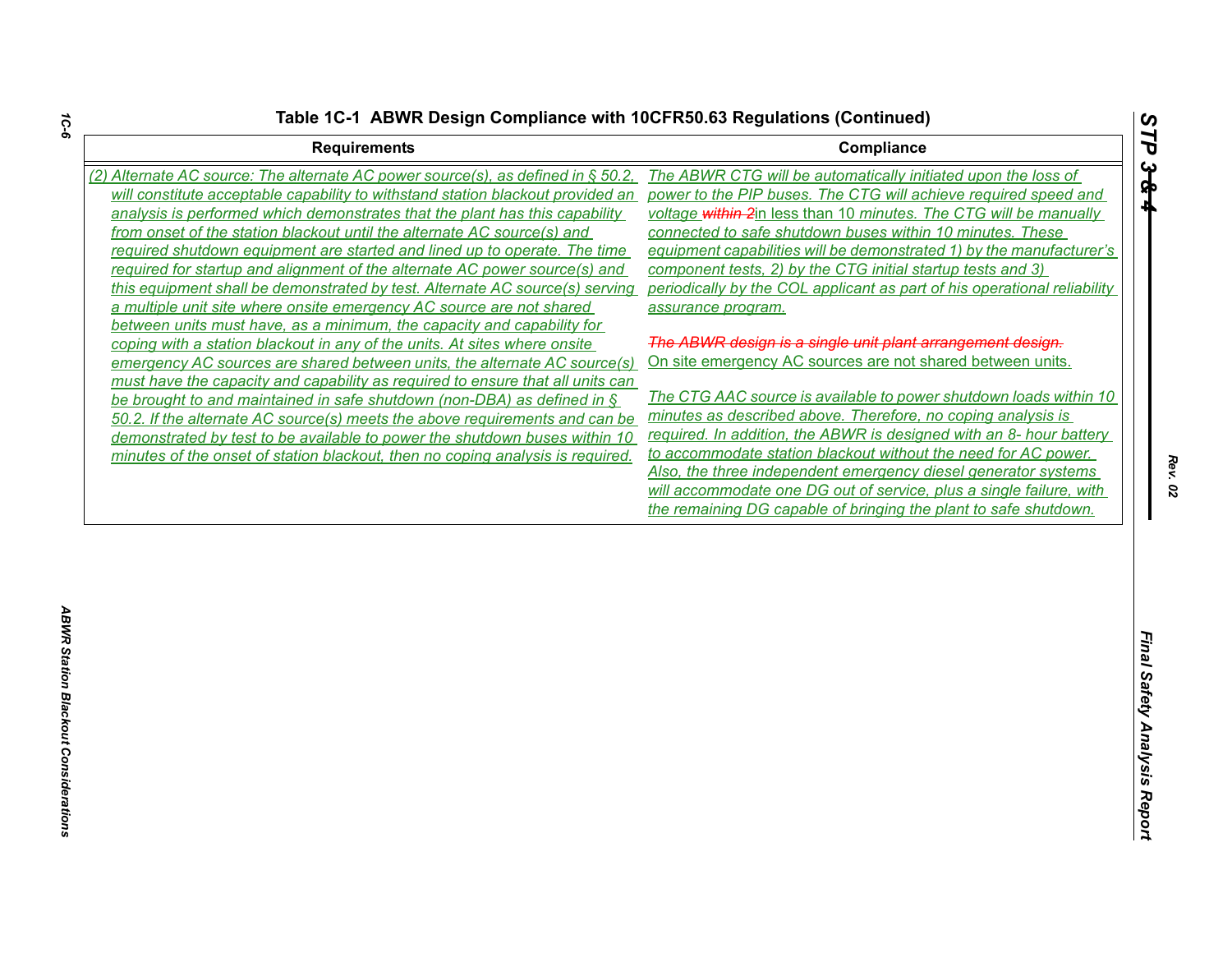| <b>Requirements</b>                                                                                                                                                                                                                                                                                               | <b>Compliance</b>                                                                                                                                                                                                                                                                  |
|-------------------------------------------------------------------------------------------------------------------------------------------------------------------------------------------------------------------------------------------------------------------------------------------------------------------|------------------------------------------------------------------------------------------------------------------------------------------------------------------------------------------------------------------------------------------------------------------------------------|
| <b>Regulatory Guide 1.155-Station Blackout</b>                                                                                                                                                                                                                                                                    |                                                                                                                                                                                                                                                                                    |
| <b>Requlatory Position</b>                                                                                                                                                                                                                                                                                        |                                                                                                                                                                                                                                                                                    |
| 3.3.5 If an AAC power source is selected specifically for satisfying the<br>requirements for station blackout, the design should meet the following criteria:<br>1 The AAC power source should not normally be directly connected to the<br>preferred or the blacked-out unit's onsite emergency AC power system. | The ABWR AAC power source is not normally connected to the<br>preferred or the onsite emergency AC power system. <b>Two</b> At least<br>two open circuit breakers-one Class 1E and the otherothers non-<br>Class 1E- separate the CTG from the safety-related emergency<br>buses.  |
|                                                                                                                                                                                                                                                                                                                   | The AAC power source is also not normally connected to any of the<br>preferred AC power sources or their associated non-safety-related<br>buses. AAt least two non-Class 1E circuit breaker-<br>separates breakers separate the CTG from the PIP buses.                            |
| 3. The AAC power source should be available in a timely manner after the<br>onset of station blackout and have provisions to be manually connected to<br>one or all of the redundant safety buses as required. The time required for<br>making this equipment available should not be more than 1 hour as         | The ABWR AAC design power source will be automatically started<br>and reach rated speed and voltage and be available to supply PIP<br>loads within 2in less than 10 minutes, and safety-related loads within<br>10 minutes for any loss of preferred offsite power sources (LOPP). |
| demonstrated by test. If the AAC power source can be demonstrated by<br>test to be available to power the shutdown buses within 10 minutes of the<br>onset of station blackout, no coping analysis is required.                                                                                                   | The design has provisions to assure the timely manual<br>interconnection between the AAC (CTG) and any one or more of the<br>safety-related shutdown buses.                                                                                                                        |
|                                                                                                                                                                                                                                                                                                                   | The ABWR AAC design will be demonstrated by test to show that it<br>can be connected to safety-related buses within 10 minutes.<br>Therefore, no coping analysis is required.                                                                                                      |
| 4. The AAC power source should have sufficient capacity to operate the<br>systems necessary for coping with a station blackout for the time required<br>to bring and maintain the plant in safe shutdown.                                                                                                         | The ABWR AAC power source is rated at at least 920 MWe, which is<br>more than sufficient capacity to operate the necessary safe<br>shutdown loads which are less than 57.2 MWe.                                                                                                    |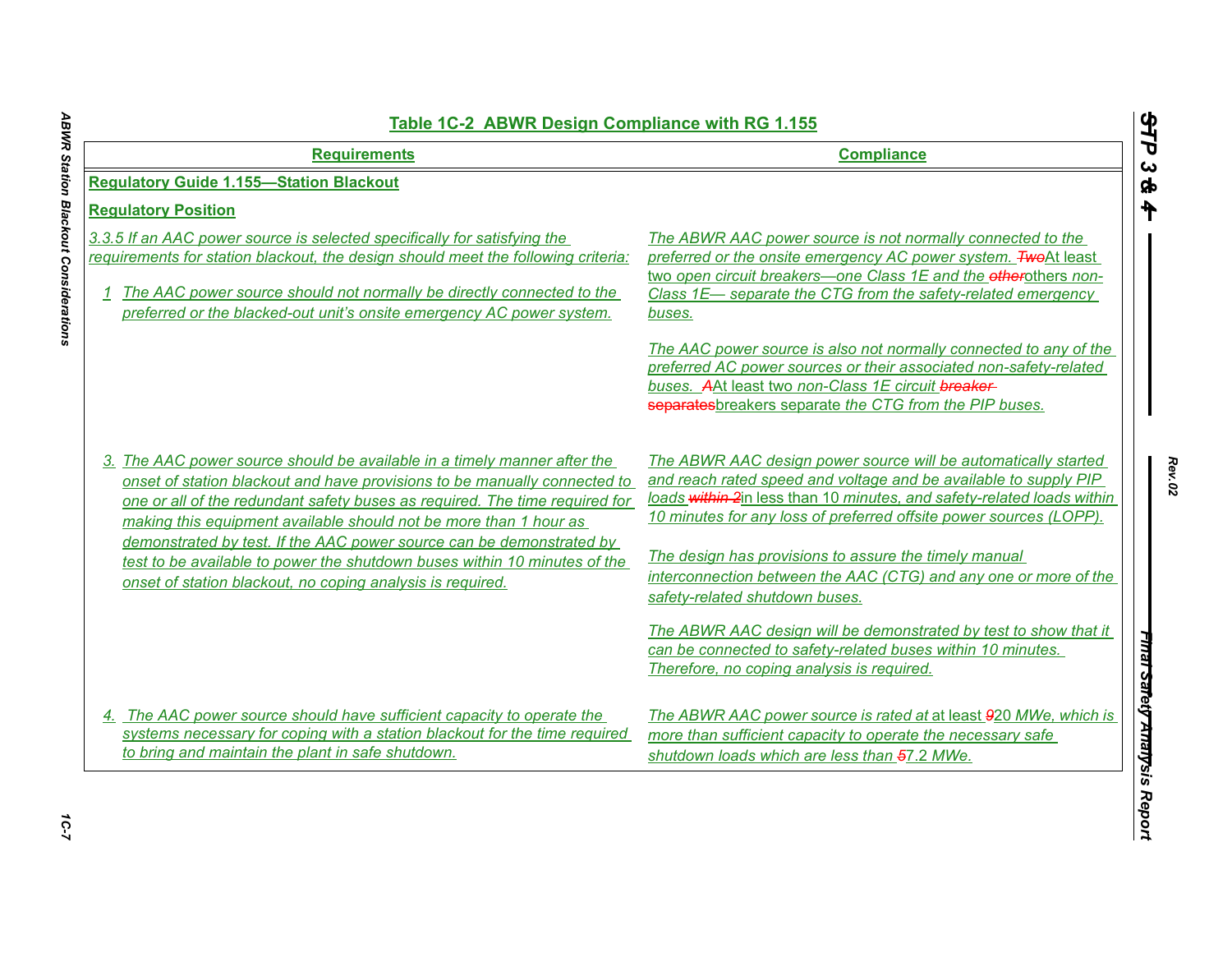| Independence                                      | <b>Appendix B - Guidance Regarding Systems/Components</b>                                                                                                        | <b>Compliance</b>                                                                                                                                                                             |
|---------------------------------------------------|------------------------------------------------------------------------------------------------------------------------------------------------------------------|-----------------------------------------------------------------------------------------------------------------------------------------------------------------------------------------------|
|                                                   |                                                                                                                                                                  |                                                                                                                                                                                               |
|                                                   | <b>Alternate AC Sources</b>                                                                                                                                      | <b>ABWR AAC Power Source</b>                                                                                                                                                                  |
| from Existing<br>Safety-Related<br><b>Systems</b> | Required if connected to Class 1E buses.<br>Separation to be provided by 2 circuit breakers<br>in series (1 Class 1E at the Class 1E bus and 1<br>non-Class 1E). | <b>Two</b> At least two breakers separate the onsite emergency power<br>buses from the CTG. One breaker is Class 1E and the breaker<br>closest to the CTG is non-Class 1E (see Figure 8.3-1). |
|                                                   | Water Source (Existing Condensate Storage SBO Recovery with AAC Power Source<br><b>Tank or Alternate)</b><br><b>Instrument Air (Compressed Air System)</b>       |                                                                                                                                                                                               |

*STP 3 & 4*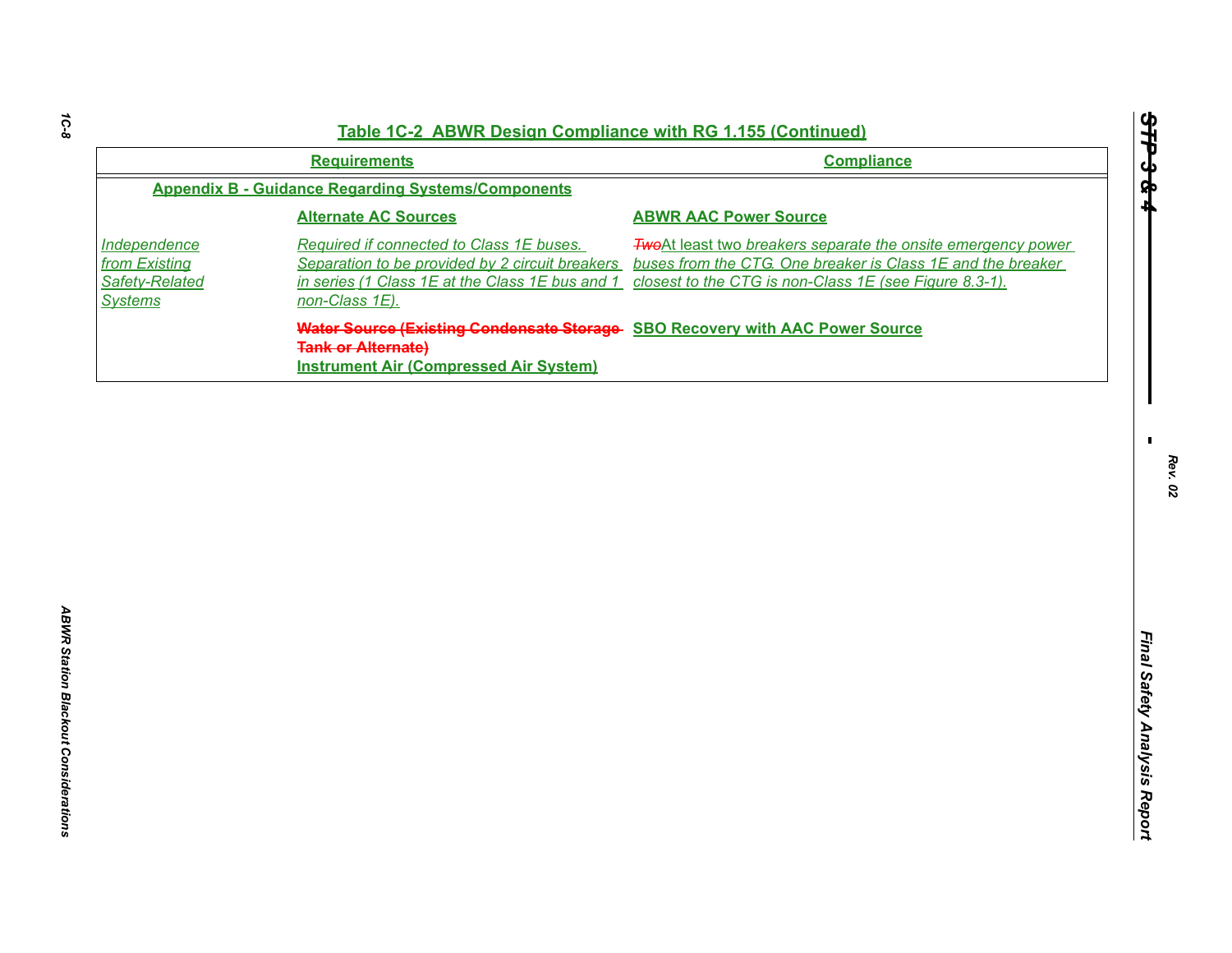| <b>Requirements</b>                                                                                                                                                                                                                                                                                                                                                                                                                                                                                                                                                                 | <b>Compliance</b>                                                                                                                                                                                                                                                                                                                                                                                                                                                                                                                                                                                                                                                                                                                                                                                                                                                                                   |
|-------------------------------------------------------------------------------------------------------------------------------------------------------------------------------------------------------------------------------------------------------------------------------------------------------------------------------------------------------------------------------------------------------------------------------------------------------------------------------------------------------------------------------------------------------------------------------------|-----------------------------------------------------------------------------------------------------------------------------------------------------------------------------------------------------------------------------------------------------------------------------------------------------------------------------------------------------------------------------------------------------------------------------------------------------------------------------------------------------------------------------------------------------------------------------------------------------------------------------------------------------------------------------------------------------------------------------------------------------------------------------------------------------------------------------------------------------------------------------------------------------|
| <b>Appendix A - Definitions</b><br>ALTERNATE AC POWER SOURCE. An alternating current (AC) power source<br>that is available to and located at or nearby a nuclear power plant and meets the<br>following requirements:<br>(i) Is connectable to but not normally connected to the preferred or onsite<br>emergency AC power systems                                                                                                                                                                                                                                                 | (i) The design is connectable to (but not normally connected to) the<br>preferred or onsite emergency AC power sources. Two normally<br>open breakers separate the AAC CTG from the safety-related<br>onsite emergency power buses. A singleNon-Class 1E normally<br>open breaker separates breakers separate the AAC CTG from the<br>non-safety-related PIP buses (preferred power) (see Figure 8.3-<br><u>1).</u>                                                                                                                                                                                                                                                                                                                                                                                                                                                                                 |
| (ii) Has minimal potential for common cause failure with offsite power or the<br>onsite AC power sources<br>(iii) Is available in a timely manner after the onset of station blackout<br>(iv) Has sufficient capacity and reliability for operation of all systems necessary<br>for coping with a station blackout and for the time required to bring and<br>maintain the plant in safe shutdown (Hot Shutdown or Hot Standby, as<br>appropriate)<br>(v) Is inspected, maintained, and tested periodically to demonstrate operability<br>and reliability as set forth in Appendix B | (ii) The ABWR design has a minimal potential for common cause<br>failure between preferred power or onsite AC power sources.<br>The ABWR AAC power source is a diverse power supply to the<br>normal onsite emergency DGs. The AAC power supply is totally<br>independent of the preferred and onsite power sources. The<br>AAC power source automatically starts and is available for<br>loading in twoless than 10 minutes. The AAC power supply is<br>connectable to a Class 1E bus through the actuation of two (2)<br>manual operated circuit breakers. The AAC power source is<br>normally electrically, physically, mechanically, and<br>environmentally isolated from the preferred and onsite power<br>sources. The AAC power source is normally used during LOPP<br>and SBO events. However, the CTG can be used for a number<br>of operational services (e.g. maintenance backup, etc.). |
|                                                                                                                                                                                                                                                                                                                                                                                                                                                                                                                                                                                     | (iii) The ABWR AAC power source is available in a timely manner<br>after the onset of a SBO event. The AAC power source<br>automatically starts on LOPP, attains required speed and voltage<br>within two (2) in less than ten (10) minutes, and is capable of<br>being connected to shutdown loads within ten (10) minutes.                                                                                                                                                                                                                                                                                                                                                                                                                                                                                                                                                                        |

1C-9